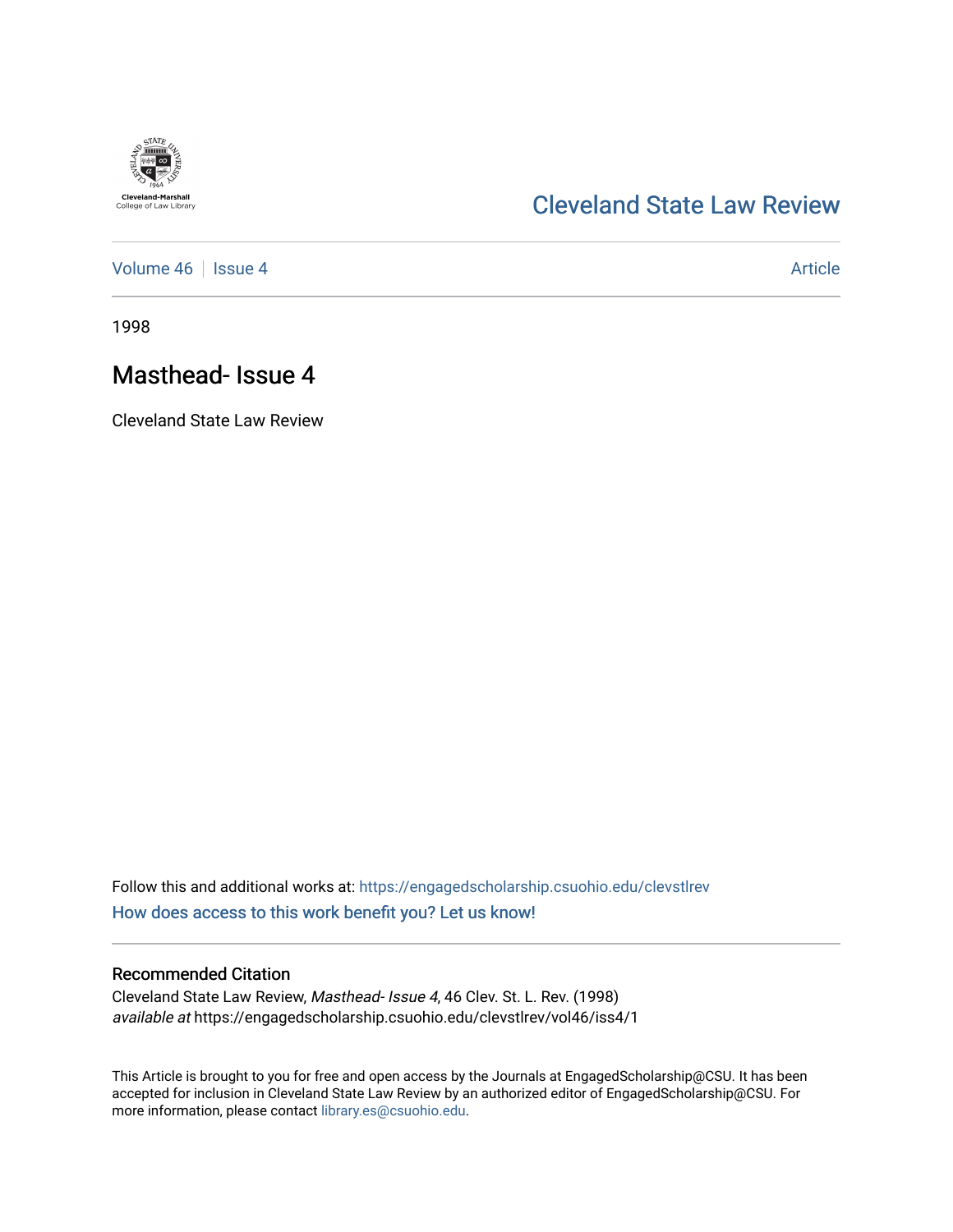# **CLEVELAND STATE LAW REVIEW**

## Volume 46 1998 Number 3

 *Article Editors Managing Editors* Joseph R. Leonti Rita Collura William H. Kotar, III Moira A. McAndrew Joy DiPalma Michael A. Krajcer Stephen R. Penrod David T. Eager Stacee M. Kulick Jeremy J. Ray Kelly S. Erbes Jessica N. Luby Mary Beth Salem Sheila Gibbons James A. Marniella<br>
Jennifer N. West Michele L. Hoza Arthi K. Tirev Jennifer N. West Michele L. Hoza Arthi K. Tirey

Moira Arsenault Kathleen A. Atkinson Lilian Bahgat Ryan C. Benjamin Matthew Bradford Maria A. Citeroni Beth Ellen Clark Scott D. Claussen Lucy A. Curry Mary Lopez Dale Andrea B. Daloia Robert J. Delchin Jennifer Dorton Oliver J. Dunford Otto E. Elkins Jr. Anna Beth Ferguson Michael K. French

### *Editor-in-Chief* Brian P. Riley

*Business Editors Research Editors Executive Editors*

Michael F. Kolman

*Associates*  Amy E. Gerbick Michael V. Heffernan Laura Hobzek Kimberly R. Kastner Sean S. Kelly Stephen D. Klinge Marie Annette Kondik Ali Lombardo Denise Louise Marcuz Michele L. McBride Diane Lynn Mealey John Andrew Mugnano Brett Murner Bridget M. O'Brien David E. Phillips Troy Shannon Prince Amy Elizabeth Renwald

Carrie Saylor Benjamin William Joseph Baker Jennifer A. Cunningham Gregory J. Gawlik Suzana Kukovec-Krasnicki Jennifer D. Mingus

> Donald Resseguie Mitchell V. Santiago Theresa Schnalcer Kristen A. Schneidler Erin Michelle Siebenhar David James Sipusic Lauren Patrice Smith Cynthia L. Steeb Joseph Stottner Kelly Lynn Summers Heather C. Summers Andrew L. Turscak Jr. Adam Michael Van Ho Paul D. Venard Jonathan A. Withrow Elizabeth M. Zoller

**Member of the National Conference of Law Reviews Indexed to the Index of Legal Periodicals**